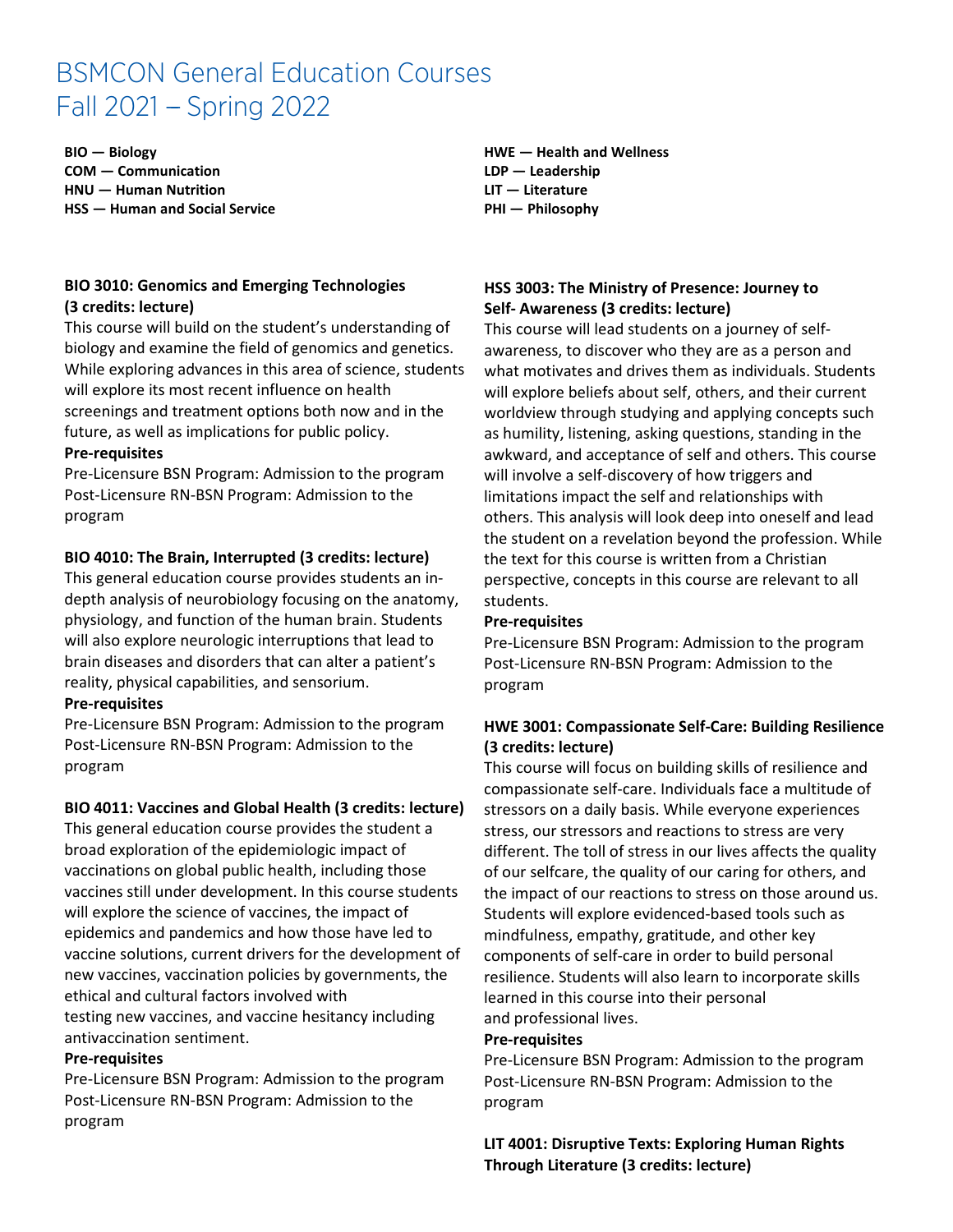## **COM 3001 Navigating the Digital Jungle: Communication, Collaboration & Social Media (3 credits: lecture)**

This course will focus on effective communication and collaboration skills in the digital world. This course provides an overview of the evolution of digital communication and the impact it has had on the process of making human connections. Students will explore topics such as appropriate online collaboration methods, navigating social media as a professional, personal branding, and emerging trends. Students will learn to effectively and professionally communicate, protect their digital footprint, and leverage themselves in today's digital world.

## **Pre-requisites**

Pre-Licensure BSN Program: Admission to the program Post-Licensure RN-BSN Program: Admission to the program

# **HNU 3001: Understanding Obesity in America: Etiology, Influences, and Treatment (3 credits: lecture)**

This course will examine the dynamic etiology, physiological, and psychological impacts of obesity, as well as the personal and social influences impacting obesity in today's society. Students will explore the multifaceted issues of obesity in the United States in addition to prevention and treatment options.

#### **Pre-requisites**

Pre-Licensure BSN Program: Admission to the program Post-Licensure RN-BSN Program: Admission to the program

## **HSS 3001: Advanced Lifespan Development (3 credits: lecture)**

This course will provide an advanced exploration of current research and theories in human development related to motivation, personality, learning, and socialization. Emphasis is placed on typical physical, cognitive, emotional, and social developmental transitions throughout the lifespan as well as issues such as diversity, culture, and ethics. Content areas include infant perception, attachment behavior, intelligence, moral development, social interaction, and aging and death. A conceptual understanding of healthy development will be established as well as a more practical understanding of how to help children, adolescents, and adults address developmental challenges.

#### **Pre-requisites**

Pre-Licensure BSN Program: Admission to the program Post-Licensure RN-BSN Program: Admission to the program

This course will use literature to engage with and examine human rights as a discourse and a practice. Students will read a variety of literary texts that disrupt the personal understanding of human rights through different genres and media including novels, graphic novels, and poems. This course will use the United Nation's Universal Declaration of Human Rights as a framework to explore five areas of human rights: Economic, social, cultural, civil, and political. Students will critically evaluate distinct, oftentimes problematic articulations of human rights in literature and examine how literature contributes to the human rights discourse. Through open-minded and culturally responsive learning, students will examine their own interests and personal connections to what they are reading and how it impacts them as a person and their place in the world.

#### **Pre-requisites**

Pre-Licensure BSN Program: Admission to the program Post-Licensure RN-BSN Program: Admission to the program

## **LDP 3001: Relational Influence in the Digital Age (3 credits: lecture)**

This course will explore the different tools needed to have relational influence in a fast-paced digital world. The tools required to collaborate in the digital world include a deeper understanding of personal communication frameworks, an appreciation of the contributions of others, the understanding of how emotional intelligence is needed for effective interaction, and how to adapt these in times of stress. Students will examine and apply these tools to learn to effectively engage and lead themselves and others at home, at work, and in their community. This will prepare students for success in every area of the life through understanding their own voice, worldview, and tendencies as they develop a personal leadership ethos.

#### **Pre-requisites**

Pre-Licensure BSN Program: Admission to the program Post-Licensure RN-BSN Program: Admission to the program

## **LDP 4001: Rooted in the Past, Standing in the Present, Reaching toward the Future: Awakening Your Call to Serve**

#### **(3 credits: didactic)**

The focus of the course is to explore the footsteps of the Bon Secours Sisters to cultivate one's call to serve. This course includes a pilgrimage to Bon Secours Retreat and Conference Center, Bon Secours Baltimore hospital, and Bon Secours Paris. Students will explore the history, present, and future work of Bon Secours to reflect on